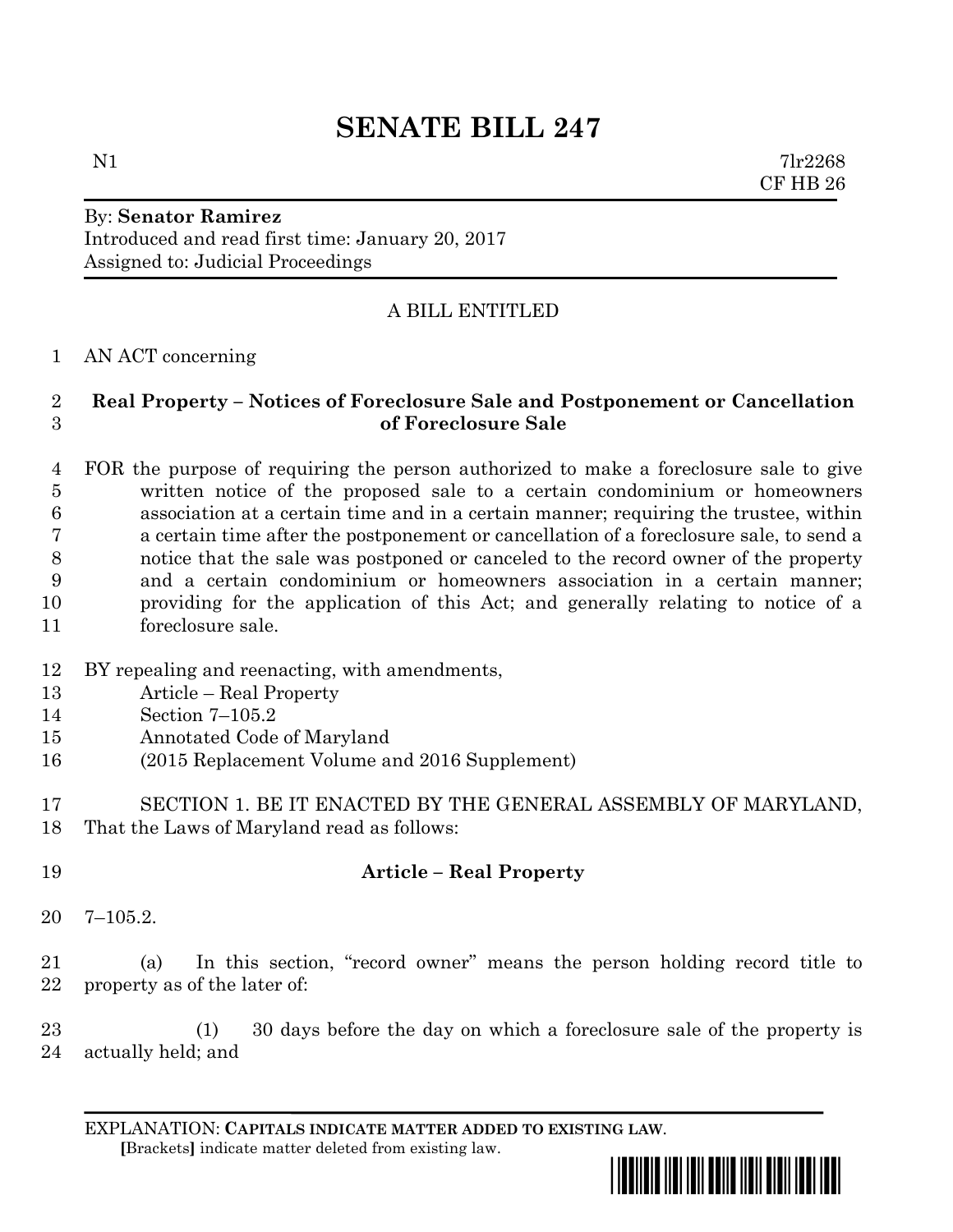(2) The date on which an action to foreclose the mortgage or deed of trust is filed. (b) In addition to any notice required to be given by provisions of the Annotated Code of Maryland or the Maryland Rules, the person authorized to make a sale in an action to foreclose a mortgage or deed of trust shall give written notice of the proposed sale to **[**the**]: (1) THE** record owner of the property to be sold**; AND (2) A CONDOMINIUM OR HOMEOWNERS ASSOCIATION THAT, AT LEAST 30 DAYS BEFORE THE DATE OF THE PROPOSED SALE, HAS RECORDED A STATEMENT OF LIEN AGAINST THE PROPERTY UNDER THE MARYLAND CONTRACT LIEN ACT**. (c) (1) The written notice shall be sent: (i) By certified mail, postage prepaid, return receipt requested, bearing a postmark from the United States Postal Service, to the record owner **AND, IF APPLICABLE, TO A CONDOMINIUM OR HOMEOWNERS ASSOCIATION AT THE ADDRESS SHOWN ON THE STATEMENT OF LIEN**; and 16 (ii) By first–class mail. (2) The notice shall state the time, place, and terms of the sale and shall be sent not earlier than 30 days and not later than 10 days before the date of sale. (3) The person giving the notice shall file in the proceedings: (i) A return receipt; or 21 (ii) An affidavit that: 22 1. The provisions of this subsection have been complied with; or 24 2. The address of the record owner is not reasonably ascertainable. (4) The person authorized to make a sale in an action to foreclose a mortgage or deed of trust is not required to give notice to a record owner whose address is not reasonably ascertainable.

 (d) In the event of postponement **OR CANCELLATION** of **THE** sale, which may be done in the discretion of the trustee, **[**no new or additional notice need be given pursuant to this section**] THE TRUSTEE SHALL, WITHIN 14 DAYS AFTER THE POSTPONEMENT OR CANCELLATION, SEND A NOTICE THAT THE SALE WAS POSTPONED OR CANCELED** 

#### **SENATE BILL 247**